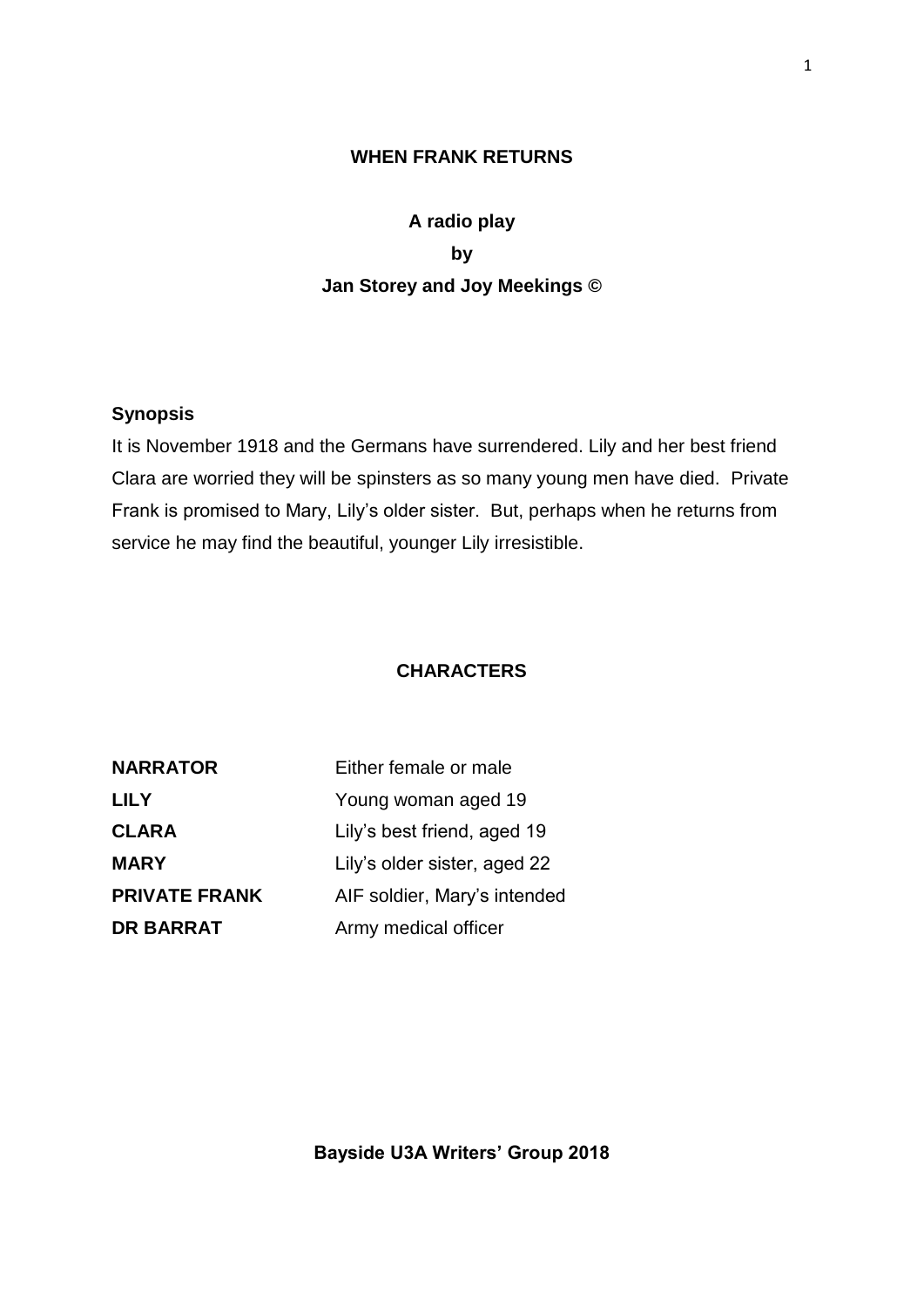## **SCENE ONE: INSIDE LILY'S HOUSE**

| <b>NARRATOR</b> | Monday, 11 <sup>th</sup> November, 1918. News that Germany had surrendered and   |
|-----------------|----------------------------------------------------------------------------------|
|                 | signed the armistice spread like wild fire. In the streets of Melbourne jubilant |
|                 | crowds gathered in rowdy celebration.                                            |
|                 | <b>URGENT KNOCKING ON FRONT DOOR</b><br><b>AUDIO:</b>                            |
| <b>LILY</b>     | Clara! Come in. How excited you look!                                            |
| <b>CLARA</b>    | (EXCITEDLY) I am  I am  Can you believe  it's all over.                          |
| <b>LILY</b>     | What? The war?                                                                   |
| <b>CLARA</b>    | Yes! Yes!                                                                        |
| <b>LILY</b>     | Are you sure?                                                                    |
| <b>CLARA</b>    | Yes! The city is crowded with revellers.                                         |
| <b>LILY</b>     | Golly. (PAUSE) That means the boys will be home soon.                            |
| <b>CLARA</b>    | Probably.                                                                        |
| <b>LILY</b>     | (SIGHS) Oh, Clara. We're 19 - do you think we'll ever get married?               |
| <b>CLARA</b>    | I hope so. I don't want to end up a miserable old spinster.                      |
| <b>LILY</b>     | Heaven forbid. No.                                                               |
| <b>CLARA</b>    | Is Mary home? We should tell her.                                                |
| <b>LILY</b>     | My goody two-shoes big sister is away.                                           |
| <b>CLARA</b>    | (QUIZZICALLY) Where?                                                             |
| <b>LILY</b>     | Helping Ivy on the farm  you remember her  she's a family friend.                |
| <b>CLARA</b>    | Oh, yes. Hasn't she got a son? Did he volunteer?                                 |
| LILY            | Not with his limp  George would never have been accepted.                        |
| <b>CLARA</b>    | Ooh! Perhaps Mary will fall in love with him.                                    |
| <b>LILY</b>     | I wish she would instead of waiting for Frank to return. (SIGHS DEEPLY) I do     |
|                 | so want to get married and have lots of children.                                |
| <b>CLARA</b>    | Me too.                                                                          |
| <b>LILY</b>     | Do you think there'll be enough boys left to go around - I mean ones with        |
|                 | four limbs.                                                                      |
| <b>CLARA</b>    | (GIGGLES) You are dreadful.                                                      |
| <b>LILY</b>     | Well, I hope Frank will be home soon  he's maddeningly handsome.                 |
| <b>CLARA</b>    | And Mary's intended.                                                             |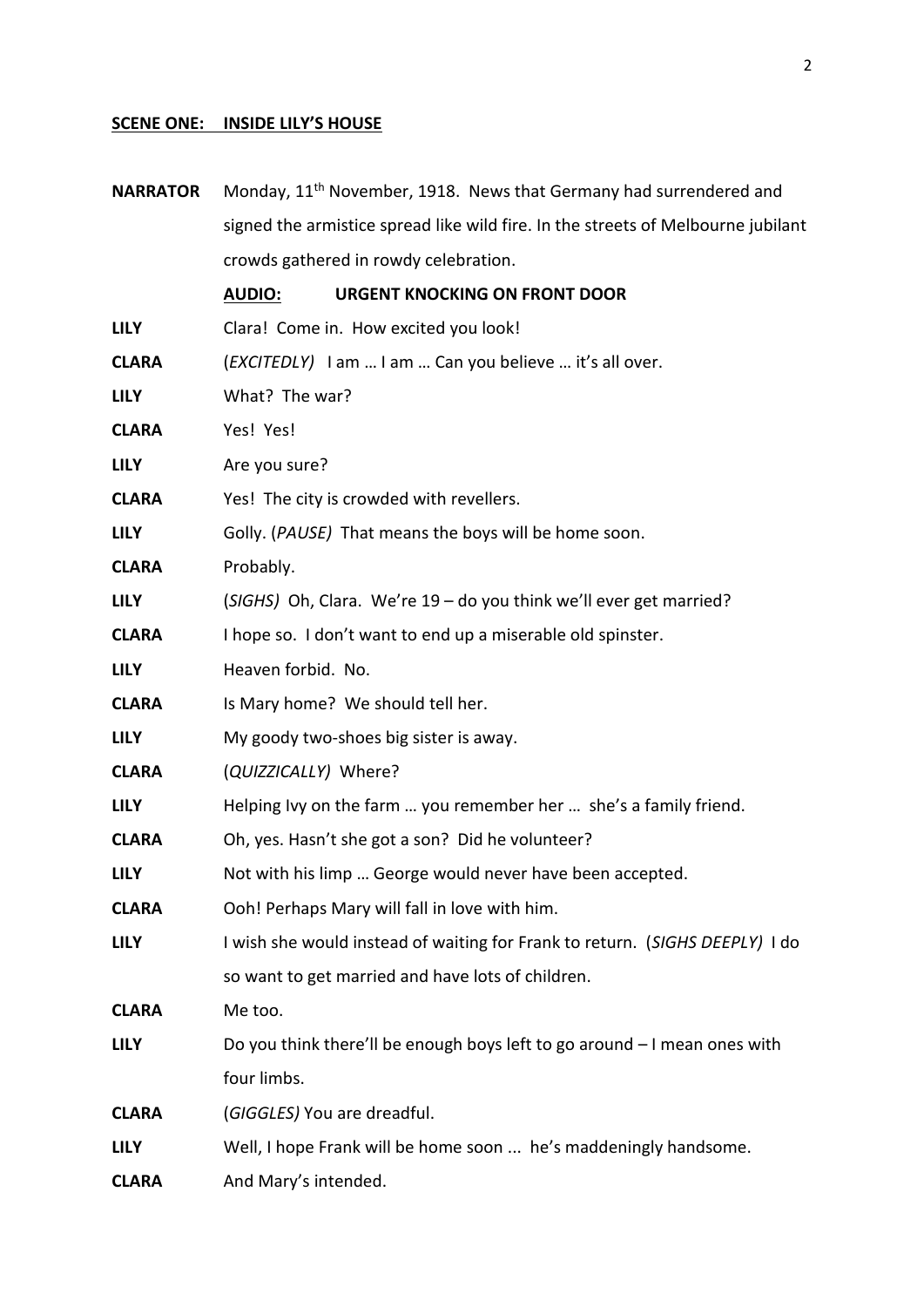|              | <b>WORLD WAR 1 MUSIC</b><br><b>AUDIO:</b>                             |
|--------------|-----------------------------------------------------------------------|
| <b>CLARA</b> | (DOUBTFULLY) Maybe  but Mary  she is your sister.                     |
| <b>LILY</b>  | You are a silly. Don't you know all's fair in love and war?           |
| <b>CLARA</b> | I'm not sure its right to make Frank choose between you both.         |
|              | home any day.                                                         |
| <b>LILY</b>  | I mean what sort of person would go away when her soldier hero is due |
| <b>CLARA</b> | But                                                                   |
|              | were children.                                                        |
| <b>LILY</b>  | Oh, you know Mary. So prim and proper, always has been, even when we  |
| <b>CLARA</b> | He is and so are you  but what would Mary think if                    |
| <b>LILY</b>  | But he's jolly attractive, don't you agree?                           |

## **SCENE TWO: INSIDE LILY AND MARY'S HOME**

| <b>NARRATOR</b> | Wild victory celebrations continued throughout Melbourne day and night.    |
|-----------------|----------------------------------------------------------------------------|
|                 | Out of control young men smashed windows and derailed tramcars, and in     |
|                 | Bourke Street, girls enthusiastically kissed every soldier they saw.       |
| <b>MARY</b>     | (ANNOYED) Girls! Stop your giggling and help me hang out all this washing. |
|                 | Most of it seems to be yours Lily!                                         |
| <b>LILY</b>     | (PETULANT) Oh Mary, don't go on so. We want to be in the city kissing all  |
|                 | the soldiers, not hanging out washing!                                     |
| <b>MARY</b>     | I'm not the least bit happy with you going. The Argus reported lots of     |
|                 | shirkers are causing trouble and damage. Why didn't they enlist instead of |
|                 | leaving it to Frank and others to fight for them?                          |
| <b>CLARA</b>    | Don't worry, we'll only go to Bourke Street.                               |
| <b>LILY</b>     | Oh yes, more solders to kiss there! It's so romantic!                      |
| <b>MARY</b>     | You must be reading too many Penny Dreadfuls filling your head with        |
|                 | such notions. Real life is far from romantic. Working on the farm with     |
|                 | George taught me that. It was hard and tough.                              |
| <b>LILY</b>     | (SULKILY) Well YOU offered to go and help, even though Frank was coming    |
|                 | back from the War!                                                         |
|                 |                                                                            |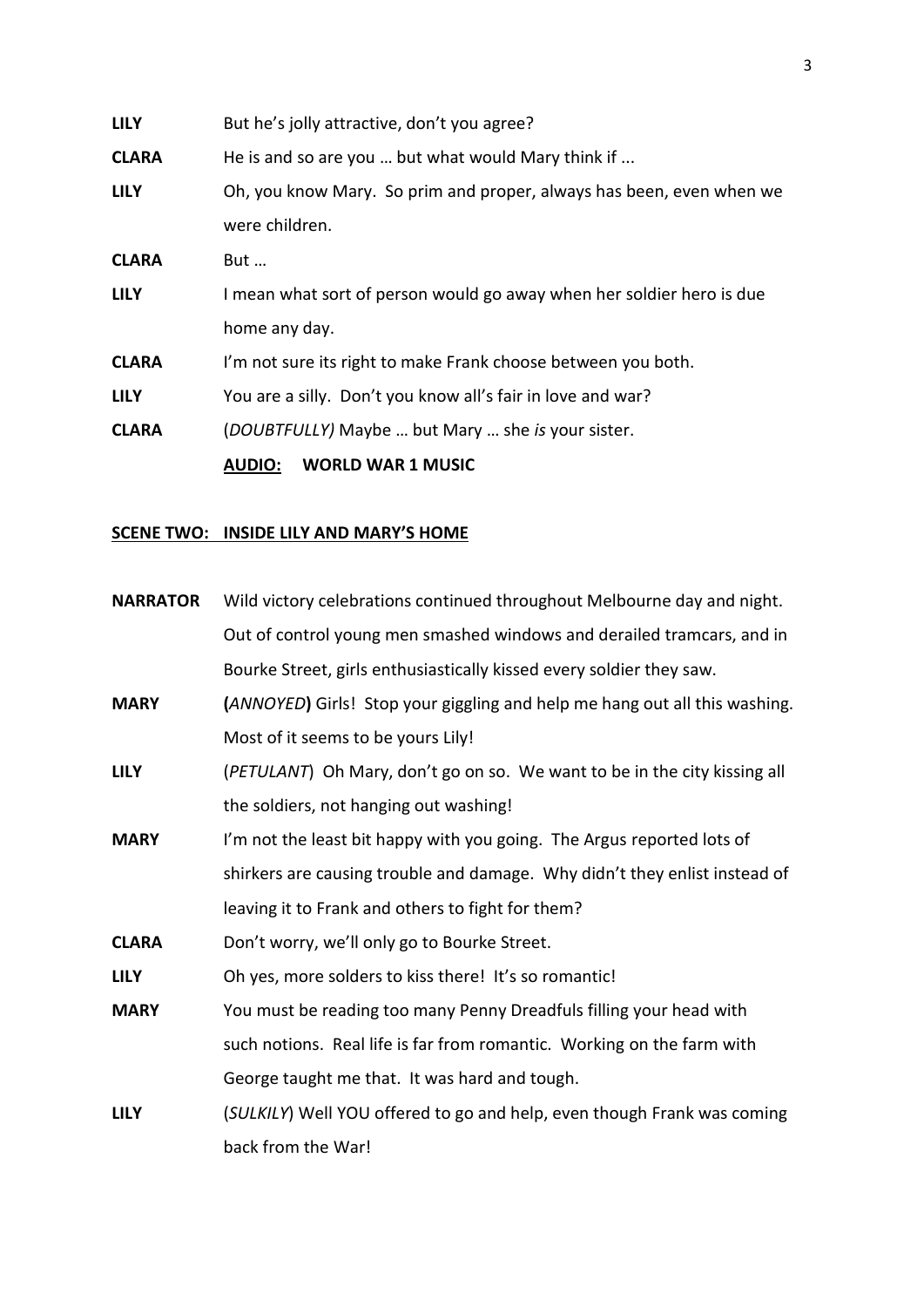| <b>MARY</b>  | It was the right thing to do Lily. I actually enjoyed being outside milking cows |
|--------------|----------------------------------------------------------------------------------|
|              | and feeding chickens. And George was so charming  he really appreciated          |
|              | my help.                                                                         |
| <b>LILY</b>  | (SULKY) Oh, so now you have TWO beaus to choose from, and Clara and I            |
|              | have none!                                                                       |
| <b>MARY</b>  | Don't be so silly; you will find a young man now the troops are coming home.     |
| <b>CLARA</b> | Come on Lily. Let's hang out this washing so we can go to the City!              |
| <b>MARY</b>  | Thank you. (PAUSE) But you must promise me to be very careful and look out       |
|              | for each other.                                                                  |
|              |                                                                                  |

**CLARA & LILY** (*GIGGLING*) Yes Mary, we will. We will!

### **AUDIO: WORLD WAR 1 MUSIC**

### **SCENE THREE: AT A DANCE**

**NARRATOR** After the Armistice, Australian troops were repatriated under the direction of Sir John Monash. Amongst the first to return were long-serving soldiers. They were warmly lauded at welcome-home dances and balls.

## **AUDIO: BAND PLAYING IN BACKGROUND. VOICES, GLASSES CLINKING. DOOR OPENS AND CLOSES. NOISES FADE AWAY**

- **LILY** Oh Frank, it's lovely being at the Dance with you. I thought about you all the time you were away.
- **FRANK** Really? (*PAUSE)* You *have* become a beautiful young woman in my absence.
- **LILY** Not *that* young. I'll be twenty next month.
- **FRANK** And quite the belle of the ball. You must've had lots of requests to dance.
- **LILY** Oh yes, but I only want to be with you.
- **FRANK** (*COUGHS*) Right …
- **LILY** (*ENTHUSIASTICALLY*) Was the war exciting? Did you get frightened? Did you see the Pyramids?
- **FRANK** Slow down Lily. Time for questions later. We should join the others. Mary will be wondering where we are.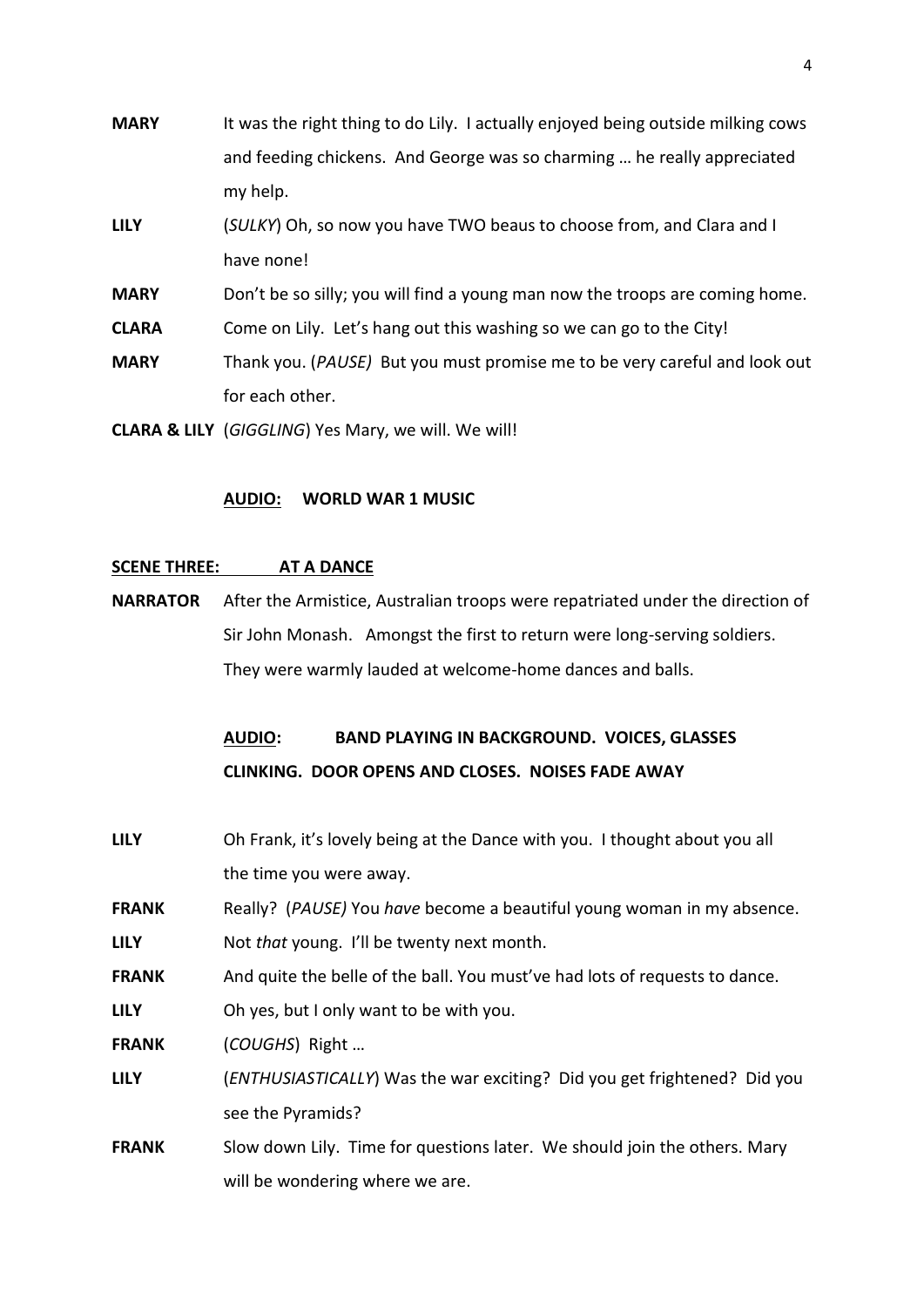|              | <b>AUDIO:</b>                                            | DOORS OPEN – MUSIC AND VOICES ARE HEARD AGAIN                                    |
|--------------|----------------------------------------------------------|----------------------------------------------------------------------------------|
| <b>LILY</b>  |                                                          | I've never had my hand kissed before. How romantic!                              |
|              | your hand                                                |                                                                                  |
| <b>FRANK</b> |                                                          | Well, we came here to dance, and dance we will! ( <i>PAUSE</i> ) Please, give me |
| <b>LILY</b>  |                                                          | They're always writing to each other.                                            |
| <b>FRANK</b> | (SLOWLY) I see  George.                                  |                                                                                  |
| <b>LILY</b>  | She  um  all she does is talk about George and the farm. |                                                                                  |
| <b>FRANK</b> | Meaning?                                                 |                                                                                  |
| <b>LILY</b>  | Mary  as if she cares.                                   |                                                                                  |

## **SCENE FOUR: DOCTOR'S SURGERY**

| <b>NARRATOR</b> | Approximately 55,000 Australian troops were treated for venereal disease.    |
|-----------------|------------------------------------------------------------------------------|
|                 | Penicillin was yet to be discovered so the infection was treated by multiple |
|                 | injections of heavy metals including mercury, arsenic and silver.            |
|                 | <b>RUSTLING OF PAPERS</b><br><b>AUDIO:</b>                                   |
| <b>DOCTOR</b>   | Hmm. You served four years in the Middle East, Private.                      |
| <b>FRANK</b>    | Yes Doc. Campaigns in Egypt and Palestine.                                   |
| <b>DOCTOR</b>   | And luckily no serious physical injuries.                                    |
| <b>FRANK</b>    | No  but it's the nightmares Doc. They don't stop and sometimes I have a fit  |
|                 | of the shakes out of the blue.                                               |
| <b>DOCTOR</b>   | War is no picnic. But it's time to put it behind you now Private and get on  |
|                 | with your life.                                                              |
| <b>FRANK</b>    | (QUIETLY) Everyone says that.                                                |
| <b>DOCTOR</b>   | There is one more matter. You visited Cairo?                                 |
| <b>FRANK</b>    | Had a period of leave there, Doc  enjoyed some good food and beer.           |
| <b>DOCTOR</b>   | And I'm assuming you also enjoyed visiting ladies of the night.              |
| <b>FRANK</b>    | Ladies?                                                                      |
| <b>DOCTOR</b>   | Prostitutes, Private. Prostitutes. The ones who gave you venereal disease.   |
| <b>FRANK</b>    | Oh. I see                                                                    |
| <b>DOCTOR</b>   | Failure to maintain a high standard comes at a high price, Private.          |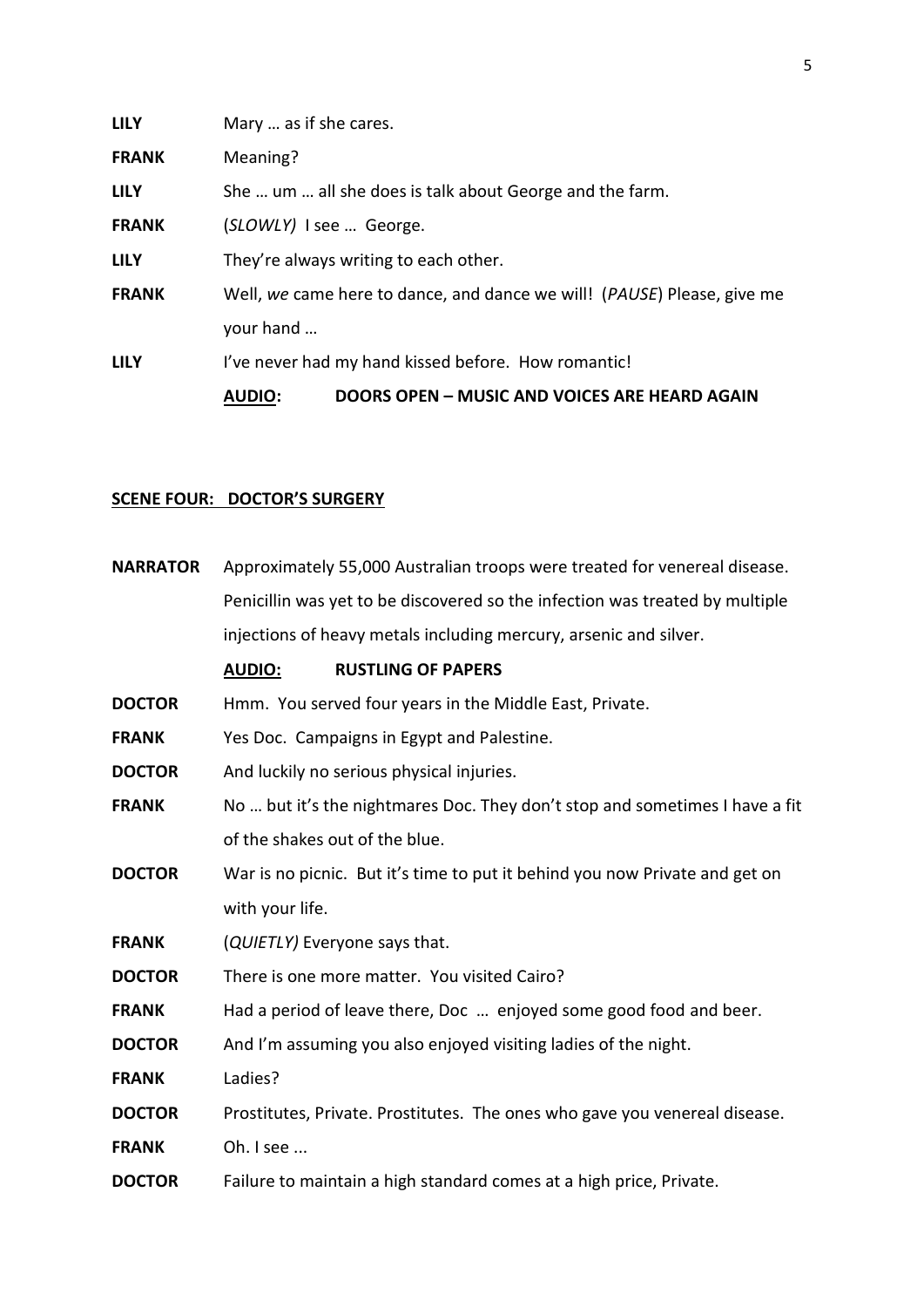| <b>FRANK</b>  | I won't be discharged, then?                                                 |
|---------------|------------------------------------------------------------------------------|
| <b>DOCTOR</b> | Not immediately. I'll be recommending that you have treatment first.         |
| <b>FRANK</b>  | In the barracks?                                                             |
| <b>DOCTOR</b> | No. I'll arrange for you to be transferred to the Military Hospital in       |
|               | Langwarrin.                                                                  |
| <b>FRANK</b>  | How long will I be there?                                                    |
| <b>DOCTOR</b> | Until your treatment is successful and you return a negative result. (PAUSE) |
|               | Do you have a sweetheart, Private?                                           |
| <b>FRANK</b>  | There is a girl I'm rather fond of.                                          |
| <b>DOCTOR</b> | Let me remind you, you have a duty not to infect her.                        |
| <b>FRANK</b>  | (MUMBLING) Ahh, yes  I'll keep that in mind.                                 |

### **AUDIO: WORLD WAR 1 MUSIC**

### **SCENE FIVE: THE HOTEL WINDSOR**

**NARRATOR** On their return home, soldiers tried to pick up the threads of their previous lives. But many were so badly traumatised by their wartime experiences life could never be the same.

**FRANK** I'm so glad you accepted my dinner invitation Lily. You look wonderful tonight.

LILY I've never been to such a grand Hotel as The Windsor so I wanted to look my very best for you.

**FRANK** You look entrancing.

**LILY** Do you like the forget-me-nots in my hair. (*GIGGLES*) Don't want you to forget me. (*GIGGLES*)

**FRANK** As if I could! More champagne?

**AUDIO: DRINK BEING POURED**

**FRANK** Will you come up to my room after dinner? Just for a short while. I have my medals and photos from Cairo to show you.

**LILY** (*CONCERNED*) I don't think I should Frank, I have no chaperone.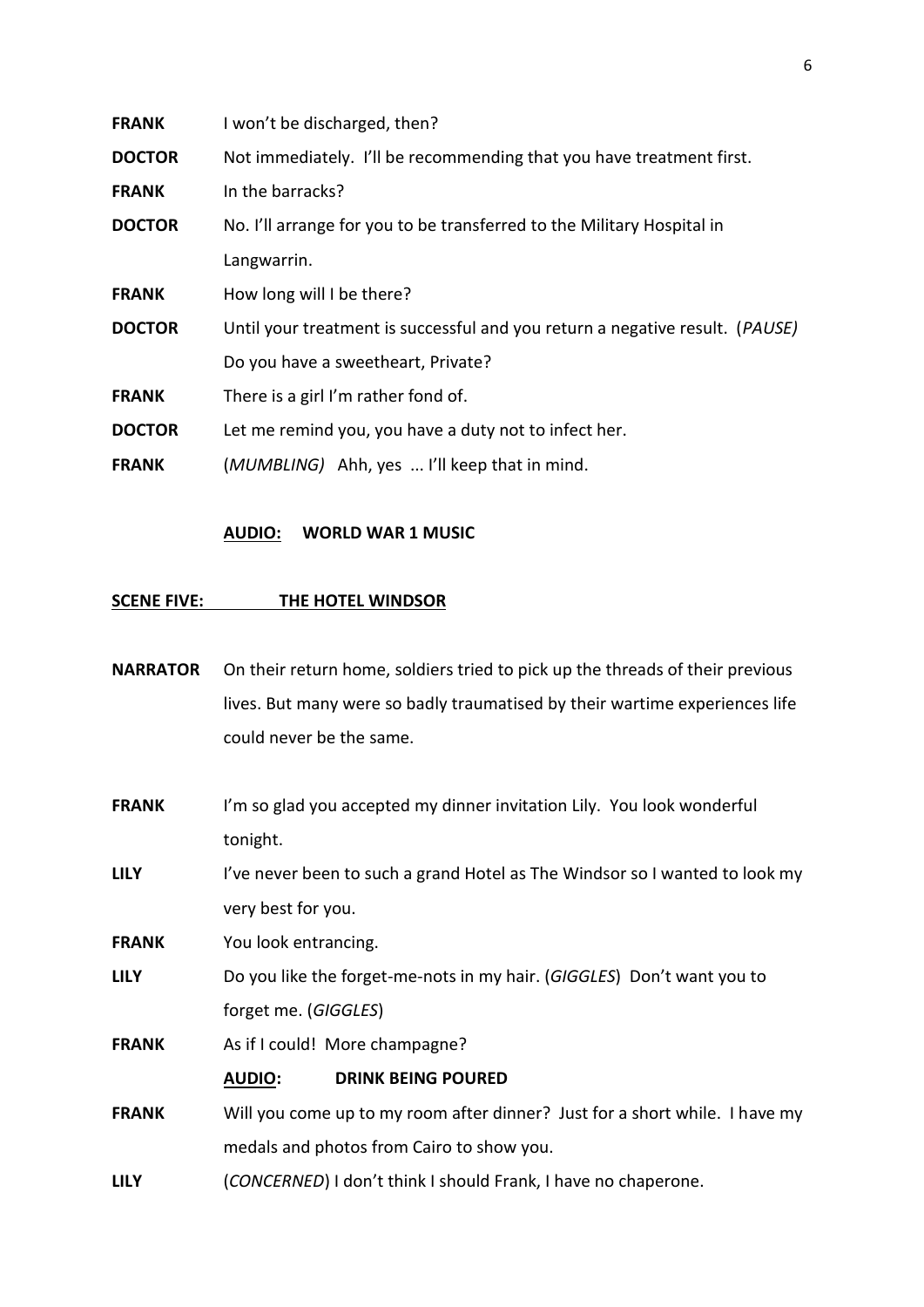|              | <b>WORLD WAR 1 MUSIC</b><br>AUDIO:                                                 |  |
|--------------|------------------------------------------------------------------------------------|--|
| <b>LILY</b>  | (SWOONING) Oh, Frank!                                                              |  |
| <b>FRANK</b> | You must know by now  I'm becoming very fond of you.                               |  |
| <b>LILY</b>  | How sweet.                                                                         |  |
| <b>FRANK</b> | (LAUGHING) Yes. And I have a gift for you                                          |  |
|              | Pyramids? Are there camels too?                                                    |  |
| <b>LILY</b>  | ( <i>ENTHUSIASTICALLY</i> ) Oh yes, of course I do! Do your photos show you at the |  |
|              | you?                                                                               |  |
| <b>FRANK</b> | You'll be perfectly safe with me. You do want to see my mementoes, don't           |  |

### **SCENE SIX: INSIDE LILY AND MARY'S HOUSE**

**NARRATOR** Thousands of returned soldiers applied for land under the Soldier Settlement Scheme. Few had prior farming experience and the small size of blocks combined with the men's poor physical and mental health meant it was very difficult to succeed.

### **AUDIO: KNOCKING ON FRONT DOOR**

| <b>MARY</b>  | Clara. Come in. Lily's in the kitchen. She hasn't been feeling well this week. |  |
|--------------|--------------------------------------------------------------------------------|--|
| <b>CLARA</b> | Lily dearest, you do look a bit pale. Hope it's nothing serious.               |  |
| <b>LILY</b>  | Just some passing bug  (HESITATINGLY) I suppose.                               |  |
| <b>MARY</b>  | What else could it be? Would you like some lemonade, Clara?                    |  |
| <b>CLARA</b> | That would be nice.                                                            |  |
|              | <b>DRINK BEING POURED</b><br><b>AUDIO:</b>                                     |  |
| <b>CLARA</b> | Hmm. Delicious.                                                                |  |
| <b>LILY</b>  | Mary has some wonderful news. Can I tell her?                                  |  |
| <b>MARY</b>  | (HESITATINGLY) If you like.                                                    |  |
| <b>LILY</b>  | George has asked her to marry him. And she's said yes!                         |  |
| <b>CLARA</b> | Really! Congratulations, Mary. I hope you'll both be very happy.               |  |
| <b>LILY</b>  | Imagine. My big sister a farmer's wife. (PAUSE) I would hate that. Stuck in    |  |
|              | the middle of nowhere.                                                         |  |
|              |                                                                                |  |